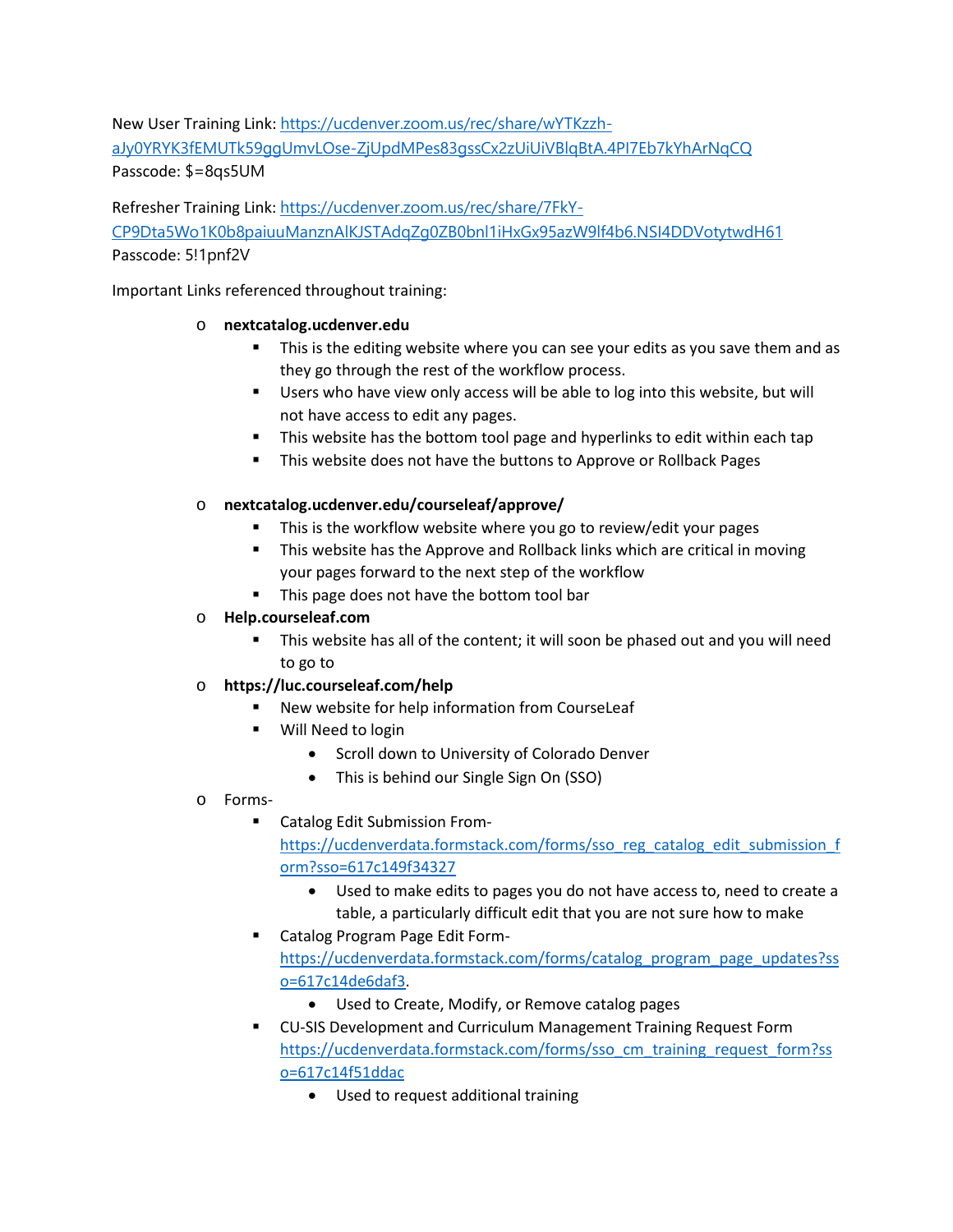- Goals
	- o Current phase, Creating Consistency, Roles
		- We are in Phase 2 of the CAT implementation process
			- We just implemented CAT in early 2021 (Phase 1).
			- This is our second year, and we are working on establishing consistency in our catalog, building out workflows.
		- Course Leaf software (CAT)
		- **E** Creating Consistency
			- A consistent catalog provides a better student experience. We do not want Students to feel lost or confused or to question where to find information in the catalog.
	- o Your roles vs the Registrar's role
		- You are the content matter experts
		- The Registrar office is only her to make sure everyone is following style guides, training docs, using correct formatting, and checking for broken links. We will not try to change your content.
		- We will be sending out training documents and recording later this week.
- Access
	- o Logging In and Out
		- Same username and password to get into your CU email/portal etc.
		- Everyone attending today should have access. If you believe you need access, email us at [catalog@ucdenver.edu](mailto:catalog@ucdenver.edu)
			- You will only have access to edit your specific school/colleges/office pages
	- o Emails
		- Once a page has hit your step in the workflow, you will receive emails from courseleaf notifying you that your page is ready for editing.
		- Remember- do not click the link; copy and paste the link into your web browser removing the https://
- Navigation Ways to navigate through the catalog
	- o Nav Bar
		- **Pages are nested beneath their parent page.**
	- o Breadcrumb Trail
		- Trail below the names of the various catalogs and above the page content
	- o Search Box
		- Can use keywords or phrases.
			- This will populate all the results with the relevant term.
- Bottom Tool Bar
	- o To view, click on Edit Page on the top left hand side.
	- o Page owners and order each page goes through for final approval
	- o Workflow
		- **Blue hyperlink: This will pop open new window and give specific details of roles** and the individual within that role including their email addresses.
	- o Revision History Clock Symbol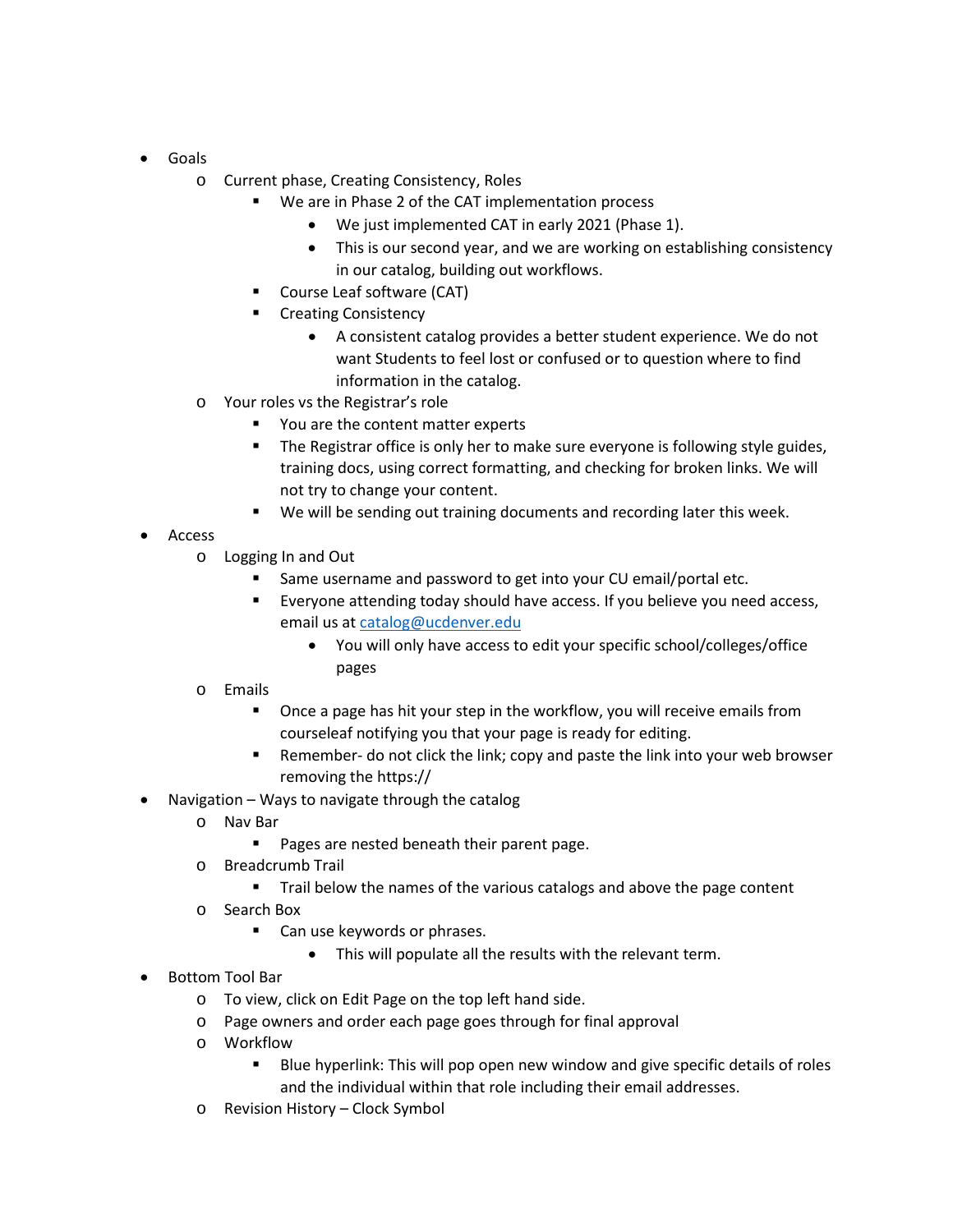- Will show you editing history throughout the editing cycle. Able to see how pages looked like originally, and throughout the editing cycles year to year.
- o Page status and workflow step
- Workflow The Approval Console
	- o Your role:
		- This will default to your role if you click through the email link.
			- If you have saved the website you will need to use the drop down to find your role
		- To change your role, use the drop down and scroll to find your role.
			- You will NOT find pages for approval listed under your name. Everyone has been assigned to a role therefore search for your role
		- If you do not seeing your role listed, this means you do not have pages currently in your queue
			- You have either finished your step in the editing process OR pages have not been routed to your queue yet
	- o Page Info, Workflow Status, Attached Files, and Revision History tabs
		- Once in your role, and if you have any pending pages, you will see your pages show up on the left as links and page name
	- o Page Review Printer Icon
		- Will allow you to print or Save As PDF and will show the red/green mark up
	- o Hide Changes/Show Changes Button
		- **View Changes By** 
			- Shows all users who have edited a page
				- o If you see members from the Registrar's Office listed, we may not have made visible changes that produce red/green mark up
					- This includes updating a workflow and routing pages into your queue
		- Red Green Markup
			- Red: Items removed from the page
			- Green: Items added/revised
	- o Rollback
		- Rolling back does not undo any edits made
		- This is rejecting edits you made.
			- Other editors may need to you re-edit or clarify information on your pages
			- You may have approved a page by accident and you need this page back in your queue
	- o Approve
		- Means the page is ready to go on to the next step of the workflow
		- No pop up asking if you are sure you want to approve, just approves the page
	- o Edit
- Break/Questions
	- o Rolling back does not undo edits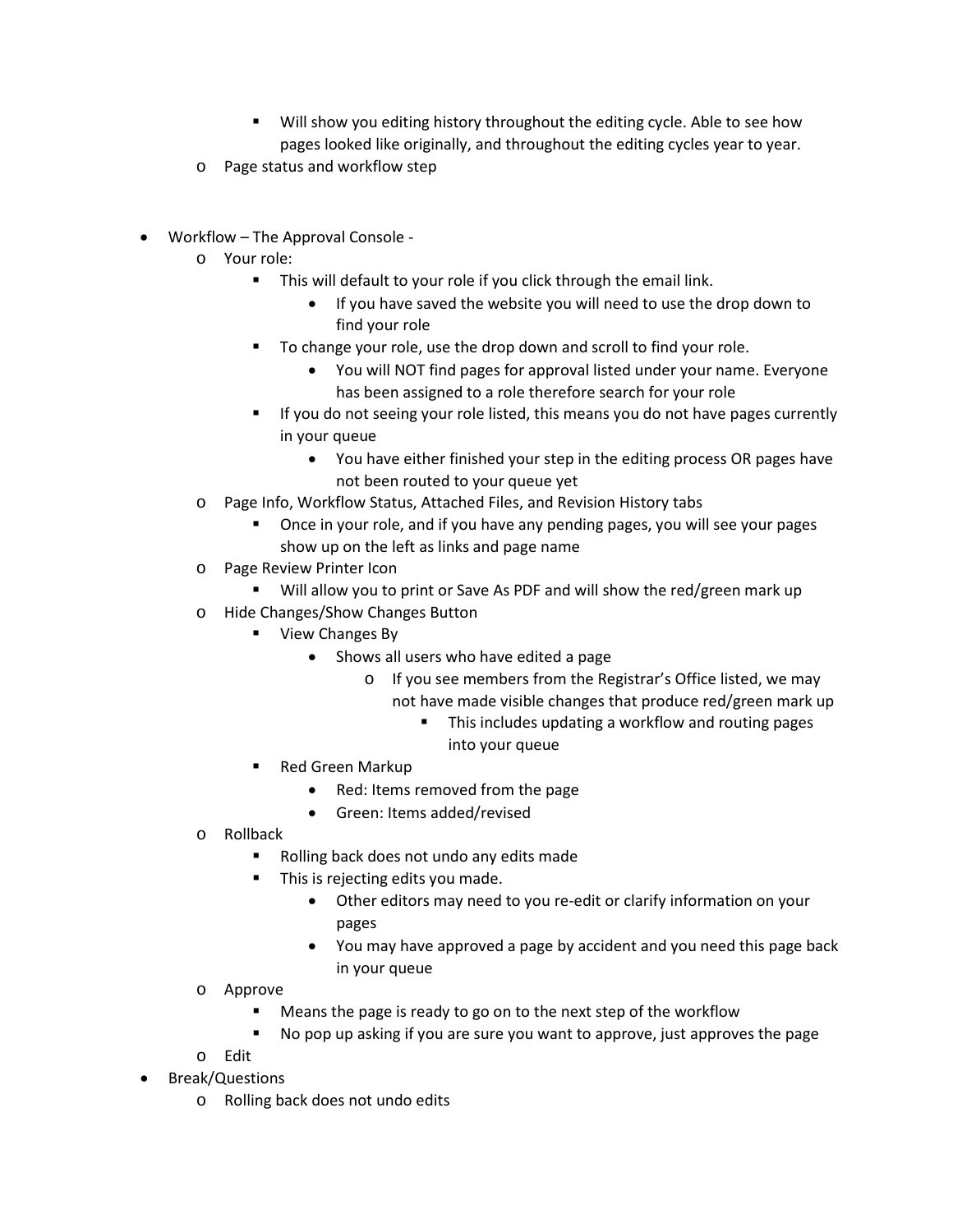- o Are you receiving Privacy error when clicking on links?
	- Remove https:// and copy&paste the rest.
- o We will be sending out a training doc and style guide following the meeting
- Top Tool Bar Click on Edit Page on top left hand side in NextCatalog website; Right hand side Edit button in the Approval website
	- o Page Body
		- **This is your main Overview page.**
	- o Accuracy Report
		- **Used to check your courses are linking correctly from CU-SIS (and that they are** active), and that they exist. Also checks that credit hours are accurate.
			- You will find the problem courses/item in a red box.
	- o Show Differences
		- Similar to the "View By" changes in the approval console. However, this will show all the changes made to the page by everyone.
	- o View As PDF
	- o Help
		- Will take you to the Course Leaf Help site.
	- o Tabs
		- Your various page tabs including the Overview, Degree Reqs etc. can be found on this top tool bar.
		- Tabs will only populate if there is content on the page. You will still access to the tab on the tool bar to re-add content.
		- You cannot make tabs on you own. For consistency, we try not to add new tabs. Email [catalog@ucdenver.edu](mailto:catalog@ucdenver.edu) if you want to inquire about adding and additional tab
	- o Arrows
		- **Move the toolbar to the left or right so you can access all icons for editing**
- Page Body Editor
	- o Save Icon
		- We recommend saving often just in case you get timed out of the CAT system. Your edits will not automatically save.
	- o Headings
		- Try to following the heading order 2>3>4>5>6
		- **Spacing** 
			- Course leaf will double space when you hit enter. Use Shift + Enter to make single space
		- **Toggled Header (what we call accordions)**
	- o Numbers List and Bullet Lists
	- o Links
		- **External Link** 
			- Always select "Open in new window"
		- **Internal Link**